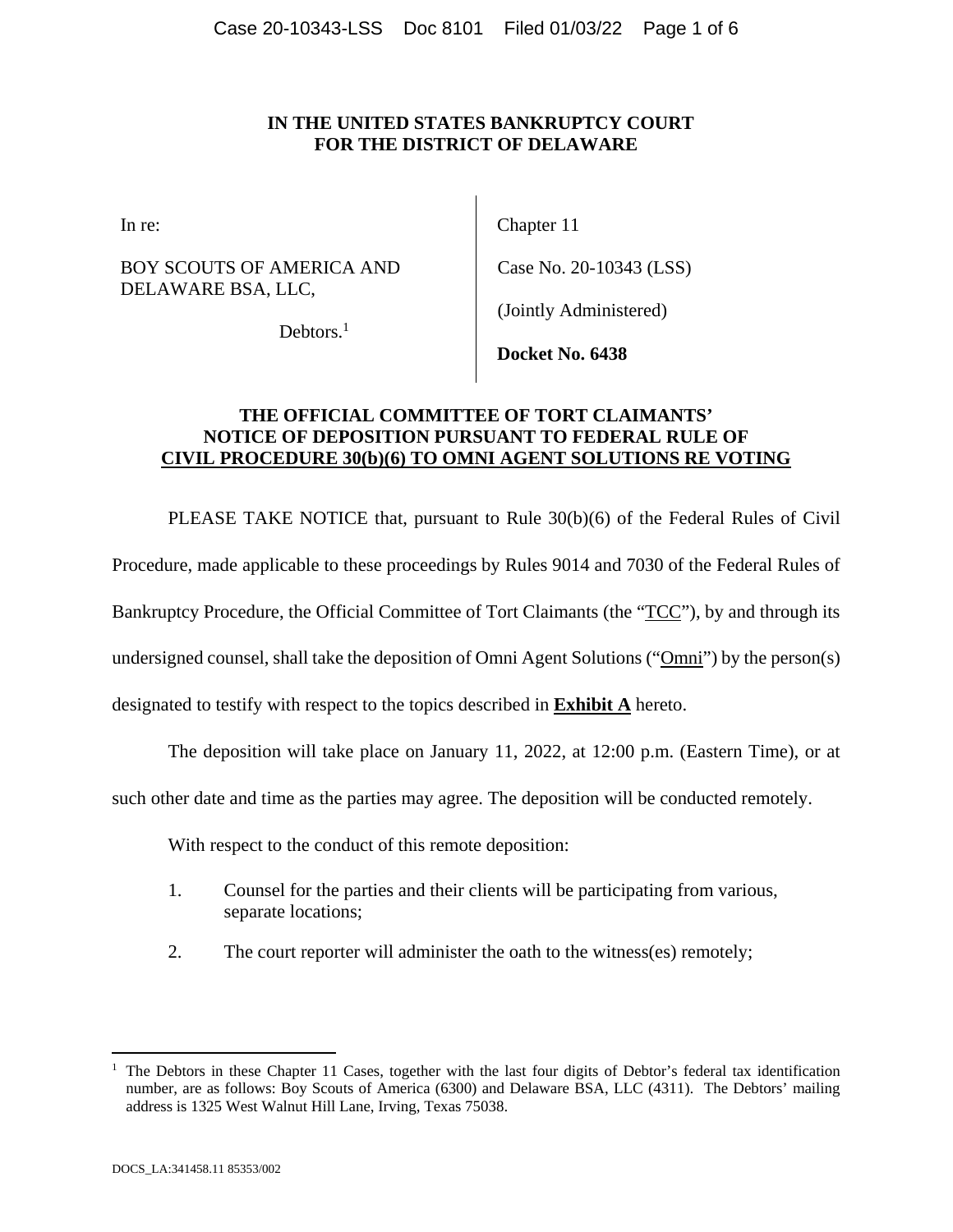- 3. Each participating attorney must be visible to all other participants, and their statements will be audible to all participants;
- 4. All exhibits will be provided simultaneously and electronically to the witness(es) and all participants;
- 5. The court reporter will record the testimony;
- 6. The deposition will be videotaped; and
- 7. The deposition may be recorded electronically though use of Realtime or a similar application.

Dated: January 3, 2022 Wilmington, Delaware

### PACHULSKI STANG ZIEHL & JONES LLP

*/s/ James E. O'Neill* 

Richard M. Pachulski (CA Bar No. 90073) (admitted *pro hac vice*) Alan J. Kornfeld (CA Bar No. 130063) (admitted *pro hac vice*) Debra I. Grassgreen (CA 169978) (admitted *pro hac vice*) Iain A.W. Nasatir (CA Bar No. 148977) (admitted *pro hac vice*) James E. O'Neill (DE Bar No. 4042) 919 North Market Street, 17th Floor P.O. Box 8705 Wilmington, DE 19899-8705 (Courier 19801) Tele/Fax: (302) 652-4100 / (302) 652-4400 Email: rpachulski@pszjlaw.com akornfeld@pszjlaw.com dgrassgreen@pszjlaw.com inasatir@pszjlaw.com joneill@pszjlaw.com

*Counsel for the Official Committee of Tort Claimants*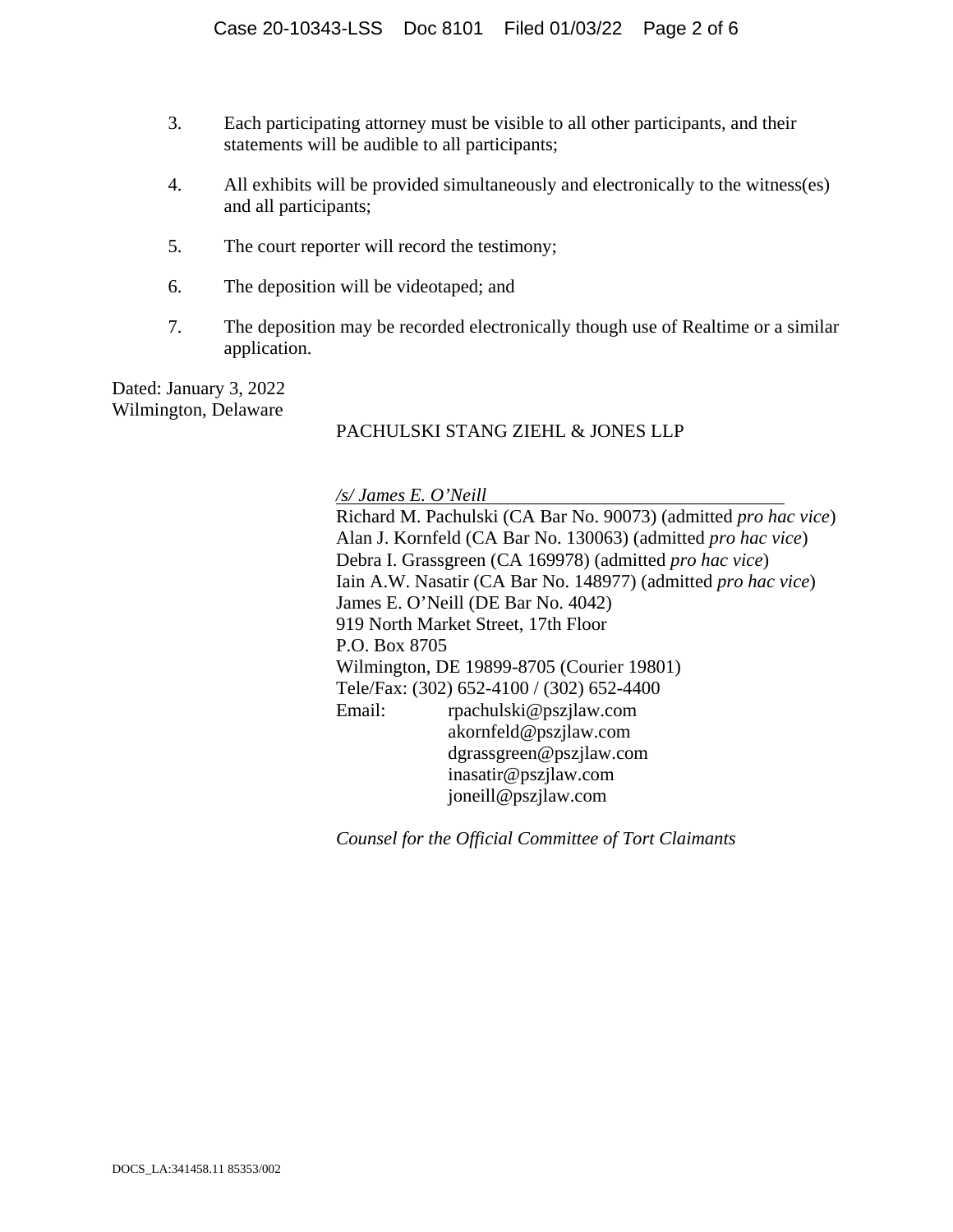#### **EXHIBIT A**

#### **DEFINITIONS**

The following Definitions shall apply to this Exhibit A:

- 1. The terms "all," "any," and "each" shall each be construed as encompassing any and all. The singular shall include the plural and vice versa; the terms "and" or "or" shall be both conjunctive and disjunctive; and the term "including" means "including without limitation." The present tense shall be construed to include the past tense, and the past tense shall be construed to include the present tense.
- 2. Capitalized terms not otherwise defined herein shall have same meanings set forth in the Plan.
- 3. "Chapter 11 Cases" means the bankruptcy cases jointly administered under *In re Boy Scouts of America*, Case No. 20-10343 (LSS) in the United States Bankruptcy Court for the District of Delaware
- 4. "Communication" shall mean all inquiries, discussions, conversations, negotiations, agreements, understandings, meetings, telephone conversations, letters, notes, correspondence, memoranda, emails, facsimile transmissions, or other form of verbal, written, mechanical, or electronic transmissions, in Your actual or constructive control or custody or in the control or custody of any current or former affiliates, representatives or advisors.
- 5. "Concerning" means relating to, evidencing, supporting, negating, refuting, embodying, containing, memorializing, comprising, reflecting, analyzing, constituting, describing, identifying, referring to, referencing, discussing, indicating, connected with or otherwise pertaining in any way, in whole or in part, to the subject matter being referenced.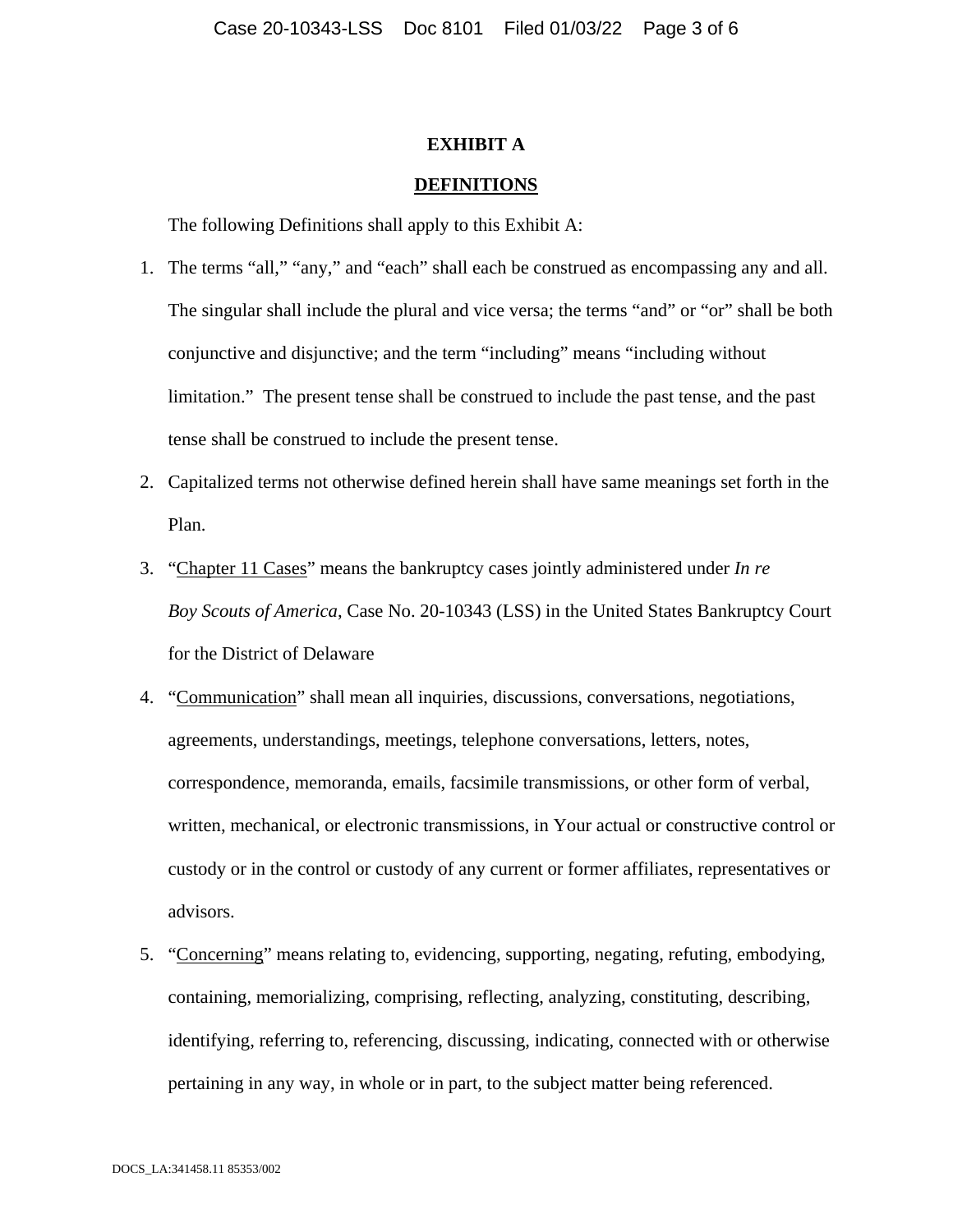- 6. "Debtors" means, collectively or individually, as context requires, the Boy Scouts of America and Delaware BSA, LLC, and each of their agents, accountants, financial advisors, employees, experts, attorneys, officers, directors, direct or indirect shareholders, members, representatives, affiliates, subsidiaries, predecessors, and/or successors.
- 7. "Direct Ballot" shall have the meaning ascribed to it in the Solicitation Order.
- 8. "Disclosure Statement" shall mean the *Amended Disclosure Statement for the Modified Fifth Amended Chapter 11 Plan of Reorganization for Boy Scouts of America and Delaware BSA, LLC* [Docket No. 6445], as such Document may be amended, supplemented, or modified from time to time.
- 9. "Documents" shall mean any writings, recordings, electronic files and mails, or photographs, whether original or duplicate, as defined in Federal Rule of Evidence 1001 and Federal Rule of Civil Procedure 34(a), inclusively, including (but not limited to) all Documents and information in Your possession, custody, or control, and includes: all and any written, recorded, or graphic material, however produced or reproduced, minutes, summaries, memoranda, transcripts, tapes, or other voice recordings, and all other Documents and tangible things, including booklets, brochures, pamphlets, circulars, notices, periodicals, papers, records, contracts, agreements, photographs, minutes, memoranda, messages, appraisals, analyses, reports, files, interoffice memoranda, or interoffice communications of any description, calculations, invoices, accounting entries, diary entries, calendars, inventory sheets, ledgers, correspondence, emails, phone recordings, instant messages, text messages, advertisements, press releases, notes, letters, diaries, working papers, schedules, projections, graphs, charts, films, tapes, printouts, and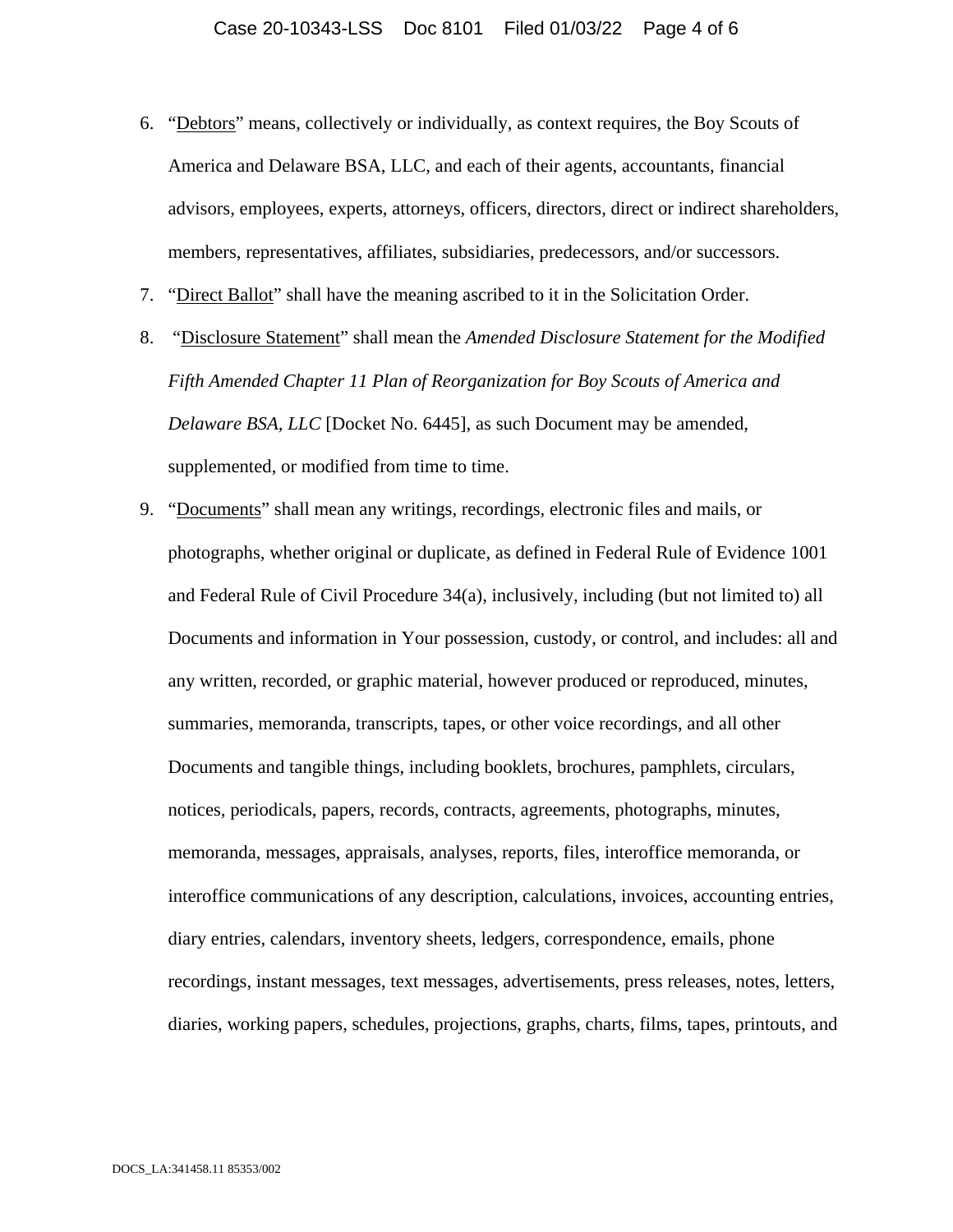#### Case 20-10343-LSS Doc 8101 Filed 01/03/22 Page 5 of 6

all other data, whether recorded by electronic or other means, and all drafts thereof.

"Documents" always includes Communications.

- 10. "Master Ballot" shall have the meaning ascribed to it in the Solicitation Order.
- 11. "Omni" shall mean Omni Agent Solutions and each of its agents, accountants, financial advisors, employees, experts, attorneys, officers, directors, direct or indirect shareholders, members, representatives, affiliates, subsidiaries, predecessors, and/or successors.
- 12. "Person" shall have the meaning ascribed to it in the Plan.
- 13. "Plan" shall mean the *Modified Fifth Amended Chapter 11 Plan of Reorganization for Boy Scouts of America and Delaware BSA, LLC* [Docket No. 6443], as such Document may be amended, supplemented, or modified from time to time.
- 14. "Solicitation Order" shall mean the *Order (I) Approving the Disclosure Statement and the Form and Manner of Notice, (II) Approving Plan Solicitation and Voting Procedures, (III) Approving Forms of Ballots, (IV) Approving Form, Manner, and Scope of Confirmation Notices, (V) Establishing Certain Deadlines in Connection with Approval of the Disclosure Statement and Confirmation of the Plan, and (VI) Granting Related Relief* [D.I. 6438].
- 15. "You" or "Your" and variants thereof shall mean Omni.

#### **TOPICS**

The time period for each of these topics is September 1, 2021 and forward.

- 1. All Documents and Communications Concerning voting on the Plan in these Chapter 11 Cases.
- 2. All Documents and Communications Concerning Direct Ballots and Master Ballots.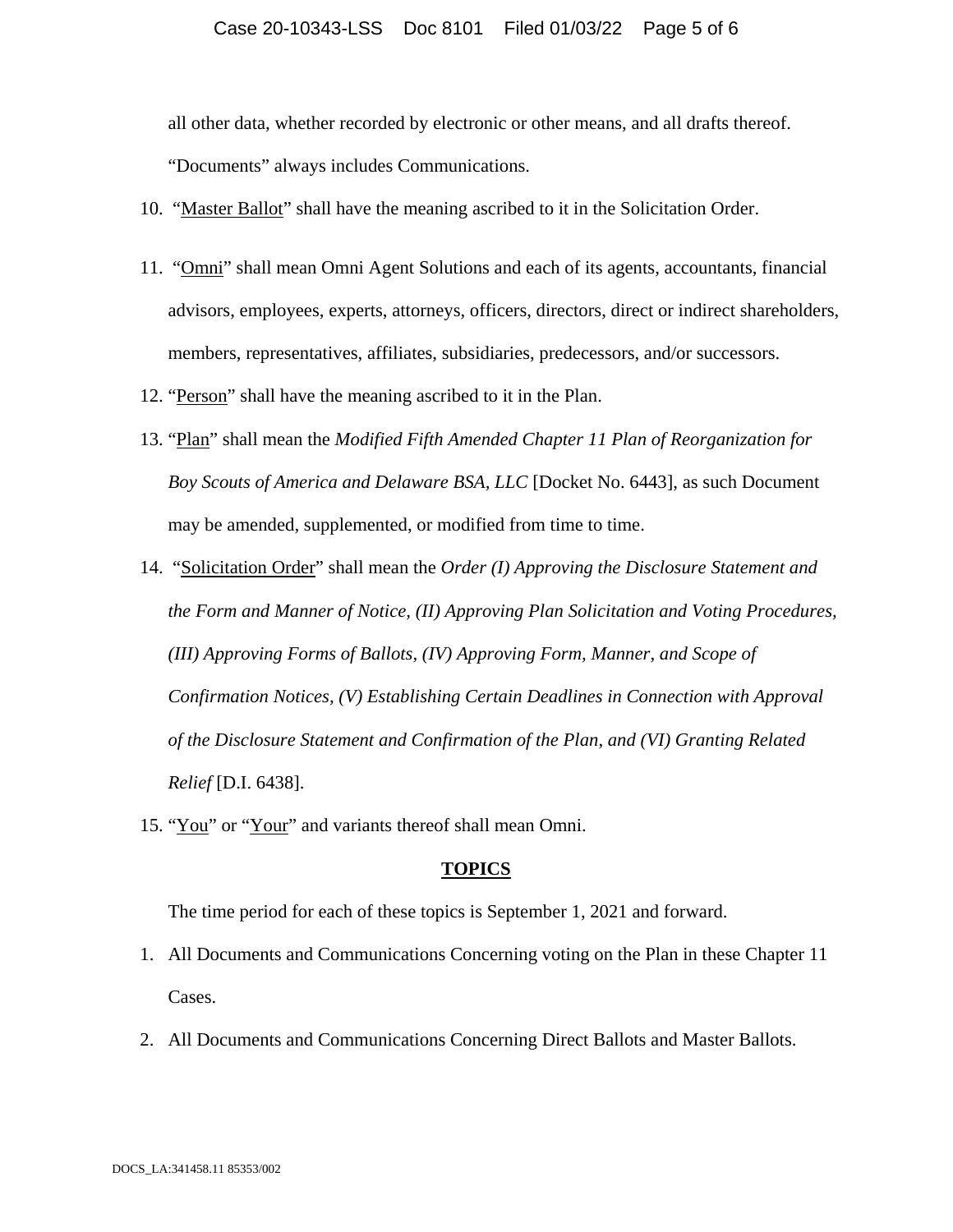- 3. All efforts You made to ensure the integrity and accuracy of the voting process on the Plan in these Chapter 11 Cases.
- 4. All facts Concerning any issues with respect to the integrity and accuracy of the voting process on the Plan in these Chapter 11 Cases.
- 5. All facts Concerning any alleged actions by any Person to compromise the integrity and accuracy of the voting process on the Plan in these Chapter 11 Cases.
- 6. All facts Concerning any confusion, or uncertainty regarding voting on the Plan in these Chapter 11 Cases.
- 7. All facts Concerning any alleged impropriety, errors, or problems with the voting process on the Plan in these Chapter 11 Cases.
- 8. All facts Concerning the use of eBallot or any other third party systems or platforms used to gather votes on the Plan in these Chapter 11 Cases.
- 9. All facts Concerning the integrity and accuracy of eBallot or any other third party systems or platforms used to gather votes on the Plan in these Chapter 11 Cases.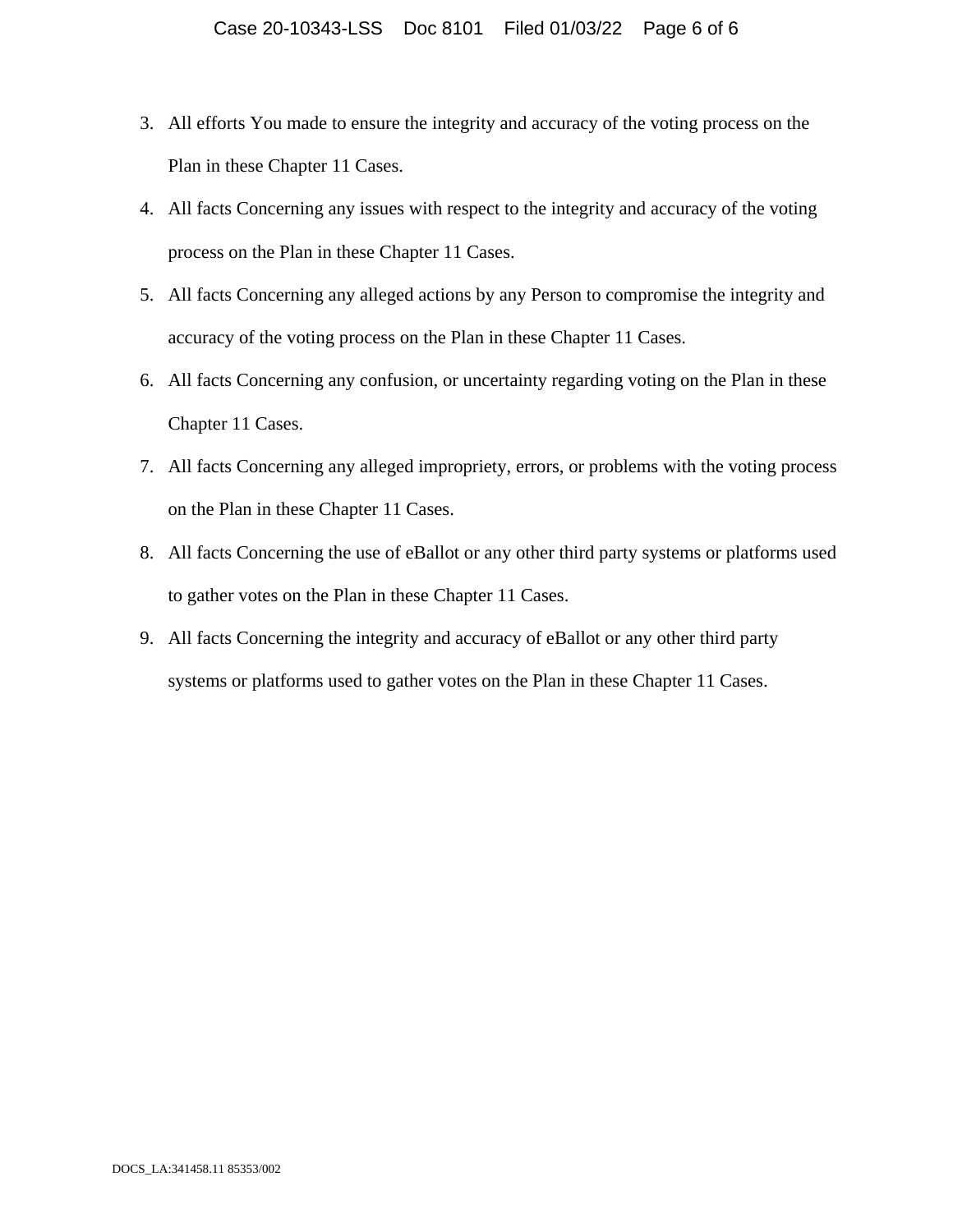### **IN THE UNITED STATES BANKRUPTCY COURT FOR THE DISTRICT OF DELAWARE**

In re:

### BOY SCOUTS OF AMERICA AND DELAWARE BSA, LLC,<sup>1</sup>

Chapter 11

Case No. 20-10343 (LSS)

Jointly Administered

Debtors.

## **CERTIFICATE OF SERVICE**

I, James E. O'Neill, hereby certify that on the 3rd day of January, 2022, I caused a copy of the following document(s) to be served on the individual(s) on the attached service list(s) in the manner indicated:

> **The Official Committee of Tort Claimants' Notice of Deposition Pursuant to Federal Rule of Civil Procedure 30(b)(6) to Omni Agent Solutions Re Voting**

> > */s/ James E. O'Neill*  James E. O'Neill (Bar No. 4042)

l

<sup>&</sup>lt;sup>1</sup> The Debtors in these chapter 11 cases, together with the last four digits of each Debtor's federal tax identification number, are as follows: Boy Scouts of America (6300) and Delaware BSA, LLC (4311). The Debtors' mailing address is 1325 West Walnut Hill Lane, Irving, Texas 75038.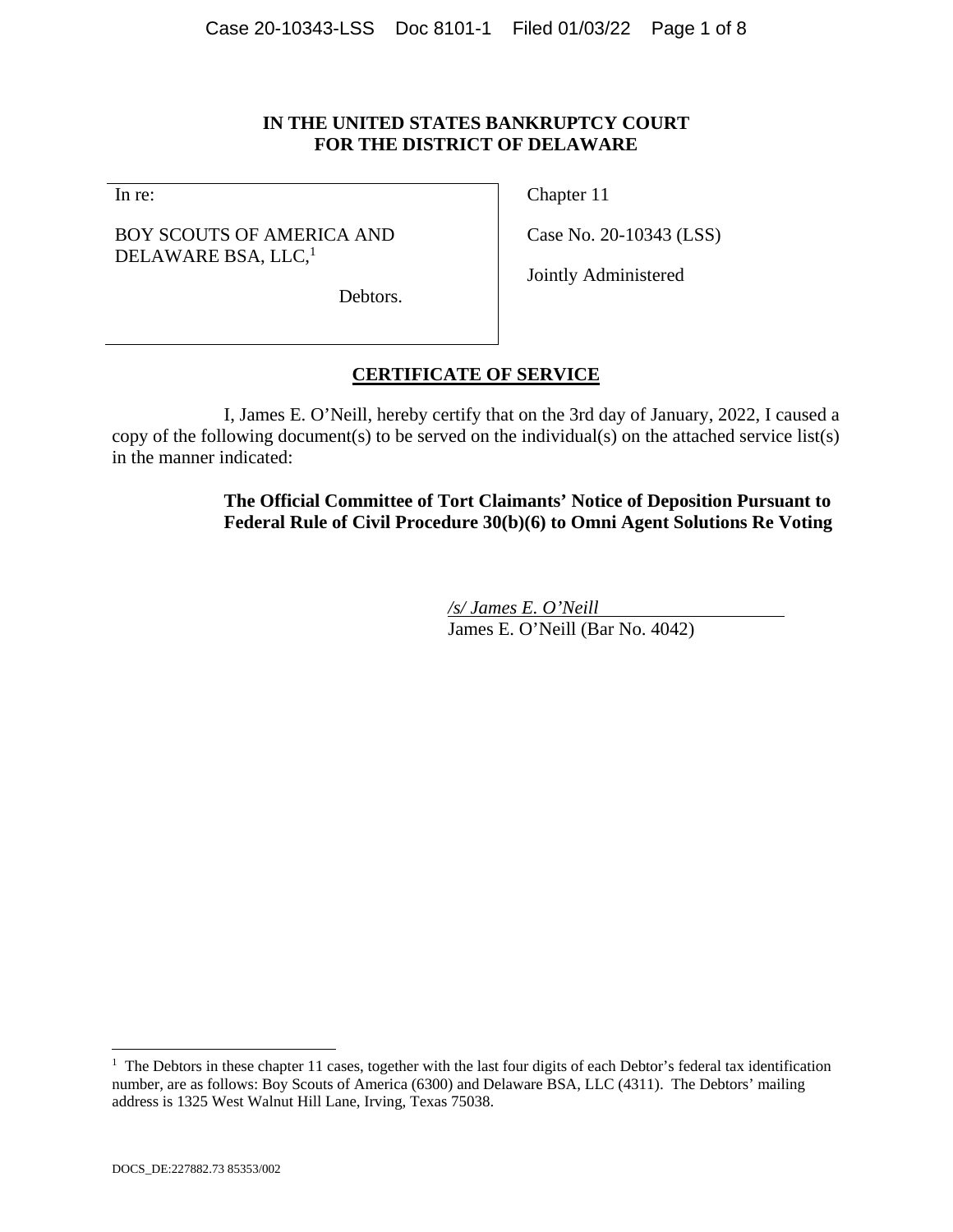Boy Scouts – Service List re Participating Parties Case No. 20-10343 (LSS) Doc. No. 236399v5 208 – Email

## **ALL VIA EMAIL**

**BSA Debtors**  Jessica C. Lauria jessica.lauria@whitecase.com Michael C Andolina mandolina@whitecase.com Matthew Linder mlinder@whitecase.com Laura E. Baccash aura.baccash@whitecase.com Blair M. Warner blair.warner@whitecase.com Samuel Hershey sam.hershey@whitecase.com Glenn Kurtz gkurtz@whitecase.com Robert Tiedemann rtiedemann@whitecase.com Andrew Hammond ahammond@whitecase.com Jennifer Thomas Jennifer.thomas@whitecase.com Derek Abbott DAbbott@morrisnichols.com Andrew Remming aremming@morrisnichols.com Paige Topper ptopper@morrisnichols.com Tori Remington tremington@morrisnichols.com Ernest Martin Ernest.Martin@haynesboone.com Adrian Azer Adrian.Azer@haynesboone.com

**U.S. Trustee**  David L. Buchbinder david.l.buchbinder@usdoj.gov Hanna Mufson McCollum hannah.mccollum@usdoj.gov

Tort Claimants' Committee James Stang jstang@pszjlaw.com Rob Orgel rorgel@pszjlaw.com John A. Morris jmorris@pszjlaw.com John W. Lucas jlucas@pszjlaw.com Linda Cantor lcantor@pszjlaw.com James O'Neill Debra Grassgreen Ken Brown Malhar S. Pagay joneill@pszjlaw.com dgrassgreen@pszjlaw.com kbrown@pszjlaw.com mpagay@pszjlaw.com

**Ad Hoc Committee of Local Councils**  Richard G. Mason RGMason@WLRK.com Douglas K. Mayer DKMayer@WLRK.com Joseph C. Celentino Mitchell Levy JCCelentino@WLRK.com MSLevy@wlrk.com

**Creditors' Committee**  Thomas Moers Mayer TMayer@kramerlevin.com Rachael Ringer rringer@kramerlevin.com Jennifer Sharret jsharret@kramerlevin.com Megan Wasson Natan Hammerman Mark Eckar Kurt Gwynne mwasson@kramerlevin.com nhamerman@kramerlevin.com meckard@reedsmith.com kgwynne@reedsmith.com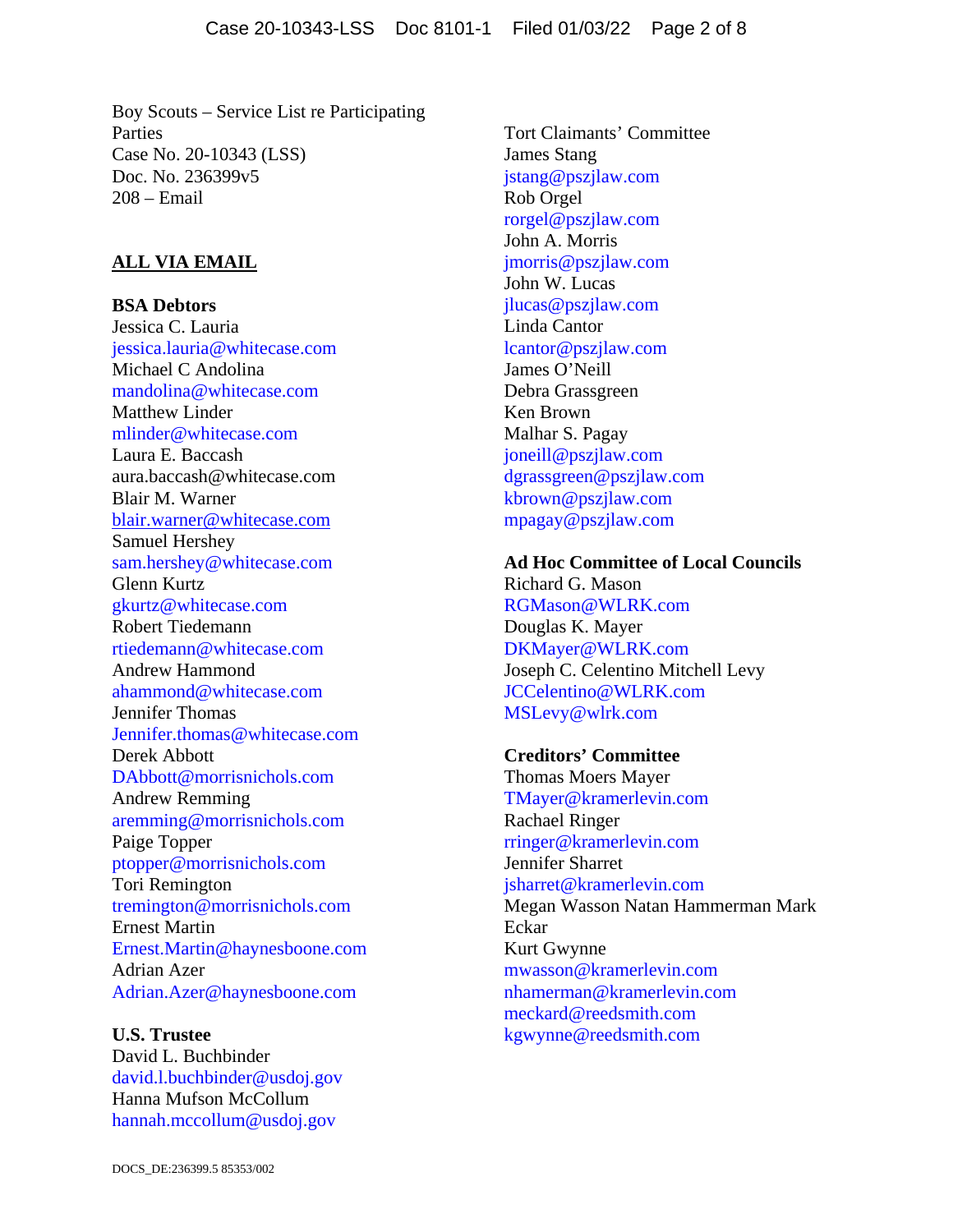**Future Claimants' Representative**  Robert Brady rbrady@ycst.com Edwin Harron eharron@ycst.com Sharon Zieg szieg@ycst.com Erin Edwards eedwards@ycst.com Kenneth Enos kenos@ycst.com Kevin Guerke kguerke@ycst.com Ashley Jacobs ajacobs@ycst.com Jared Kochenash jkochenash@ycst.com Sara Beth Kohut skohut@ycst.com Rachel Jennings jenningsr@gilbertlegal.com Meredith Neely neelym@gilbertlegal.com Kami Quinn quinnk@gilbertlegal.com W. Hunter Winstead winsteadh@gilbertlegal.com Emily Grim grime@gilbertlegal.com

### **Coalition of Abused Scouts for Justice**

D. Cameron Moxley cmoxley@brownrudnick.com David Molton dmolton@brownrudnick.com Sunni Beville sbeville@brownrudnick.com Tristan Axelrod taxelrod@brownrudnick.com Barbara J. Kelly bkelly@brownrudnick.com Gerard Cicero gcicero@brownrudnick.com Eric Goodman egoodman@brownrudnick.com Rachel Merksy rmersky@monlaw.com

## **JPMorgan Chase Bank, N.A.**

Kristian Gluck kristian.gluck@nortonrosefulbright.com John Heath john.heath@nortonrosefullbright.com

Sarah Cornelia sarah.cornelia@nortonrosefullbright.com Steven Zelin zelin@pjtpartners.com John Singh singhj@pjtpartners.com Scott Meyerson meyerson@pjtpartners.com Lukas Schwarzmann lukas.schwarzmann@pjtpartners.com

**The Church of Jesus Christ of Latter-day Saints, a Utah Corporation sole**  Jeff Bjork jeff.bjork@lw.com Robert Malionek Robert.malionek@lw.com Deniz Irgi deniz.irgi@lw.com Adam Goldberg adam.goldberg@lw.com Blake Denton Blake.Denton@lw.com Amy Quartarolo Amy.Quartarolo@lw.com Benjamin Dozier Benjamin.Butzin-Dozier@lw.com Sohom Datta Sohom.Datta@lw.com Natasha BronnSchrier Natasha.bronnschrier@lw.com Ryan Jones ryan.jones@lw.com Michael Merchant merchant@rlf.com Brett Haywood haywood@rlf.com

## **United Methodist Ad Hoc Committee**

Ed Rice erice@bradley.com Elizabeth Brusa ebrusa@bradley.com Jeremy Ryan jryan@potteranderson.com D. ryan Slaugh rslaugh@potteranderson.com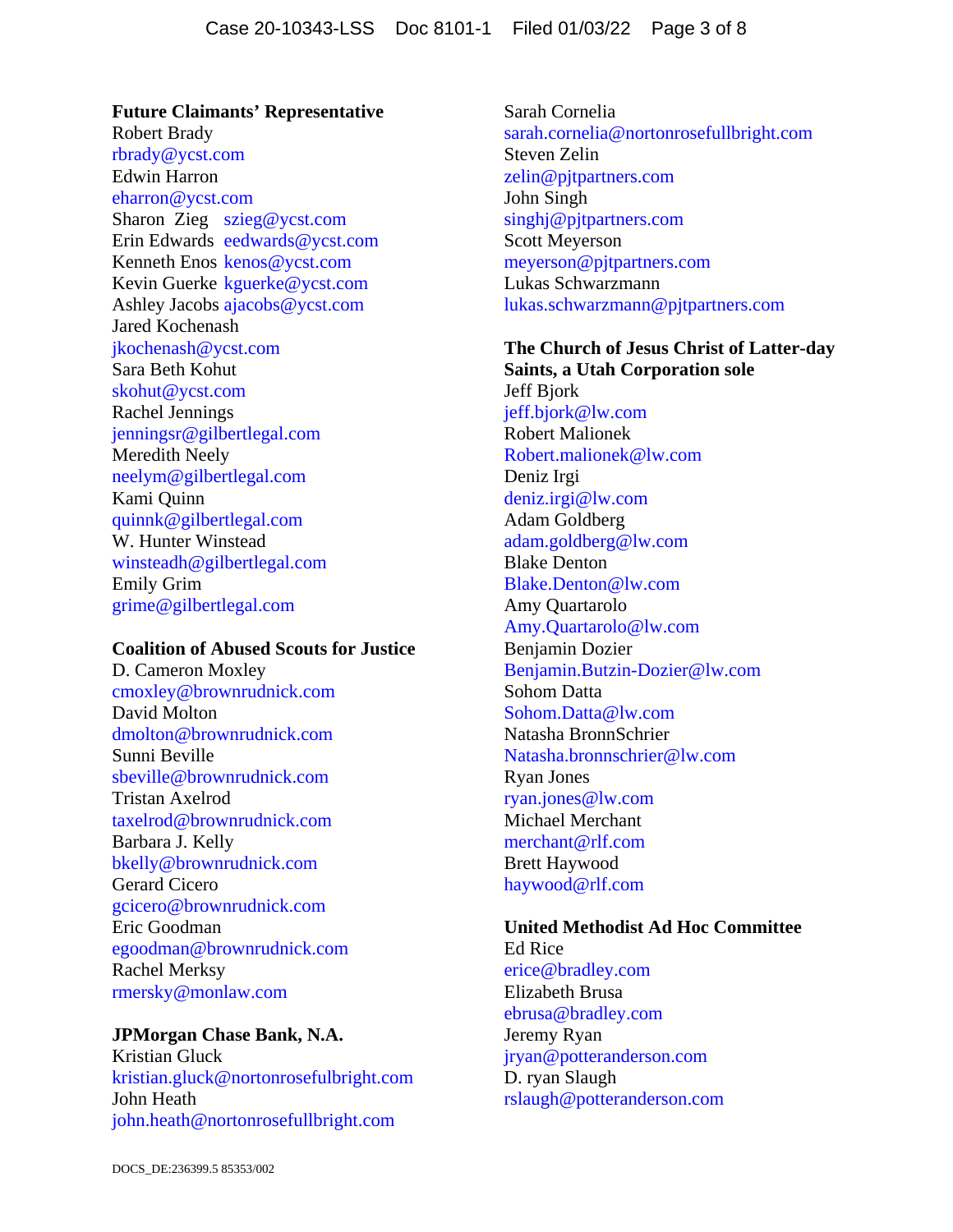### **Roman Catholic Ad Hoc Committee Catholic Mutual Relief Society of America**

Everett Cygal ecygal@schiffhardin.com Mark Fisher mfisher@schiffhardin.com Daniel Schufreider dschufreider@schiffhardin.com Jin Yan jyan@schiffhardin.com Jeremy Ryan jryan@potteranderson.com

**The Episcopal Church and Domestic and Foreign Missionary Society of the Protestant Episcopal Church in the United States of America**  Mark Salzberg mark.salzberg@squirepb.com

**Roman Catholic Diocese of Brooklyn, New York, Roman Catholic Archbishop of Los Angeles, a corporation sole, Roman Catholic Diocese of Dallas, a Texas nonprofit corporation, Archdiocese of Galveston-Houston, and Diocese of Austin**  Patrick A. Jackson patrick.jackson@faegredrinker.com

Ian J. Bambrick ian.bambrick@faegredrinker.com

**Zalkin Law Firm, P.C. and Pfau Cochran Vertetis Amala PLLC, representative group for various state court counsel**  Daniel Bussel dbussel@ktbslaw.com

Thomas Patterson tpatterson@ktbslaw.com Sasha Gurvitz sgurvitz@ktbslaw.com Roberty Pfister rpfister@ktbslaw.com

## **Agricultural Insurance Company**

Bruce W. McCullough bmccullough@bodellbove.com Bruce D. Celebrezze bruce.celebrezze@clydeco.us Conrad Krebs David Christian konrad.krebs@clydeco.us dchristian@dca.law

**AIG (National Union Fire Insurance Company, Lexington Insurance Company, Landmark Insurance Company, and the Insurance Company of the State of Pennsylvania)**  Susan Gummow sgummow@fgppr.com Tracey Jordan tjordan@fgppr.com Michael Rosenthal mrosenthal@gibsondunn.com Deirdre Richards drichards@finemanlawfirm.com Matthew Bouslog mbouslog@gibsondunn.com James Hallowell jhallowell@gibsondunn.com Keith Martorana kmartorana@gibsondunn.com Vincent Eisinger veisinger@gibsondunn.com

### **Allianz Global Risks US Insurance Company**

Ryan Smethurst rsmethurst@mwe.com Margaret Warner mwarner@mwe.com Matthew S. Sorem msorem@nicolaidesllp.com

### **American Zurich Insurance Company**  Mark Plevin MPlevin@crowell.com Tacie Yoon TYoon@crowell.com

Rachel Jankowski RJankowski@crowell.com Robert Cecil rcecil@trplaw.com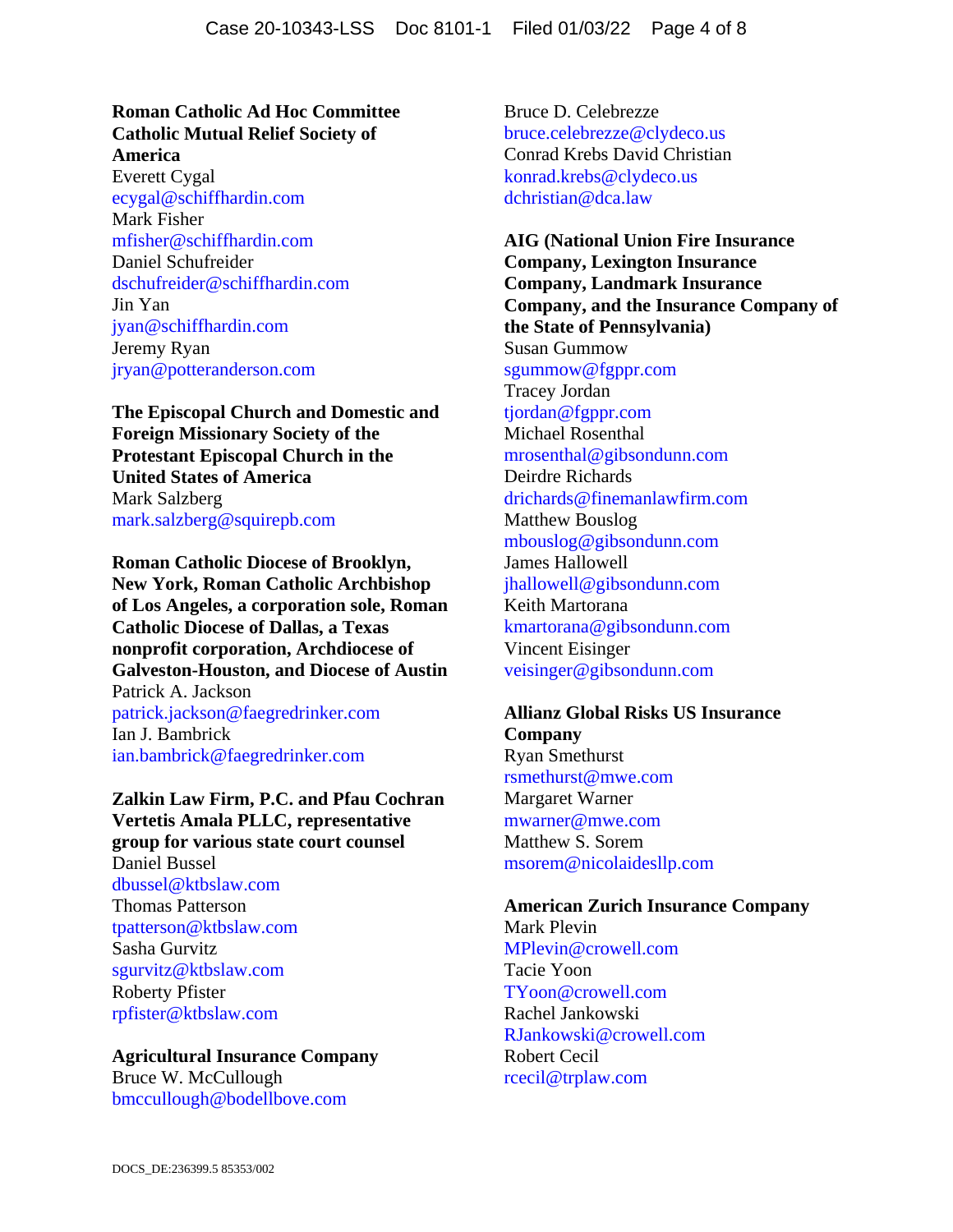## **Argonaut Insurance Company and Colony Insurance Company**

Laura Archie laura.archie@argogroupus.com Paul Logan plogan@postschell.com Kathleen K. Kerns kkerns@postschell.com George R. Calhoun george@ifrahlaw.com

### **Arrowood Indemnity Company**

Michael Hrinewski mhrinewski@coughlinduffy.com Lorraine Armenti LArmenti@coughlinduffy.com

# **Aspen Insurance Holdings Limited**

Clay Wilson cwilkerson@brownsims.com

## **AXA XL**

Jonathan Mulvihill Jonathan.mulvihill@axaxl.com Lloyd A. Gura lgura@moundcotton.com Pamela Minetto pminetto@moundcotton.com

## **Ategrity Specialty**

John Morgenstern jmorgenstern@ohaganmeyer.com Matthew Szwajkowski mszwajkowski@ohaganmeyer.com Carl "Chuck" Kunz, III ckunz@morrisjames.com

**Berkley Custom**  John Baay jbaay@glllaw.com

**Berkeley Research Group**  Matthew Babcock MBabcock@thinkbrg.com

## **Clarendon America Insurance Company**  Kenya Spivey Kenya.Spivey@enstargroup.com

Harry Lee hlee@steptoe.com Brett Grindrod bgrindrod@steptoe.com John O'Connor joconnor@steptoe.com Nailah Ogle nogle@steptoe.com Matthew Summers SummersM@ballardspahr.com

### **Century Indemnity Company**

Stamatios Stamoulis Stamoulis@swdelaw.com Richard Weinblatt weinblatt@swdelaw.com Tancred Schiavoni tschiavoni@omm.com Salvatore J. Cocchiaro scocchiaro@omm.com

## **CNA**

Laura McNally lmcnally@loeb.com Emily Stone estone@loeb.com

## **General Star Indemnity**

Gary P. Seligman gseligman@wiley.law Ashley L. Criss acriss@wiley.law

## **Hartford**

James P. Ruggeri JRuggeri@ruggerilaw.com Joshua D. Weinberg JWeinberg@ruggerilaw.com Annette Rolain arolain@ ruggerilaw.com Sara Hunkler shunkler@ruggerilaw.com Phil Anker Philip.Anker@wilmerhale.com Danielle Spinelli Danielle.Spinelli@wilmerhale.com Joel Millar Joel.Millar@wilmerhale.com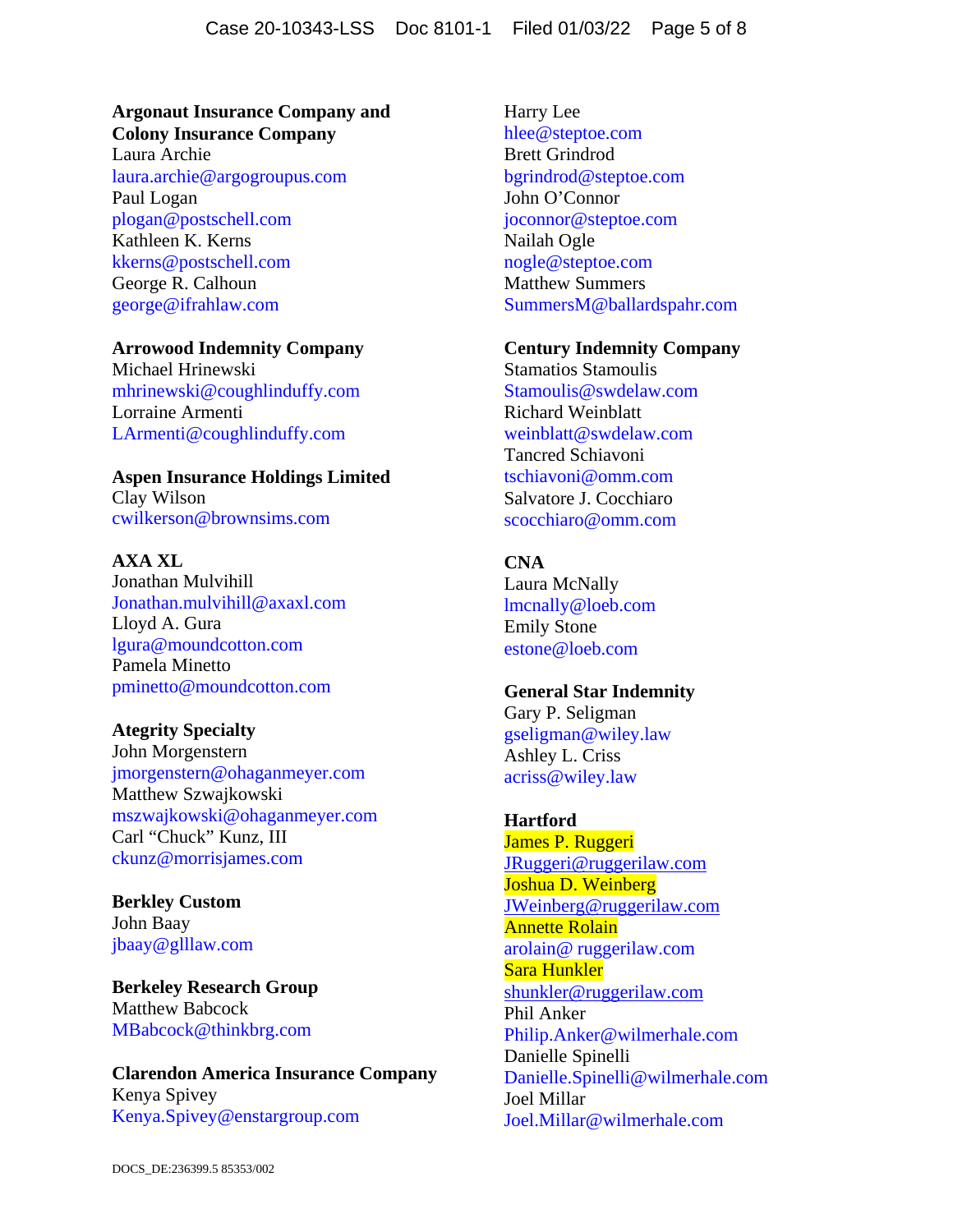Lauren Lifland lauren.lifland@wilmerhale.com Benjamin Loveland Benjamin.loveland@wilmerhale.com Erin Fay efay@bayardlaw.com Gregory Flasser gflasser@bayardlaw.com

### **Liberty Mutual**

Douglas R. Gooding dgooding@choate.com Jonathan Marshall jmarshall@choate.com Kim V. Marrkand KMarrkand@mintz.com

### **Markel**

Russell Dennis Russell.dennis@markel.com Jessica O'Neill Jessica.oneill@markel.com Michael Pankow MPankow@BHFS.com

**Maryland Casualty Company, Maryland American General Group, and American General Fire & Casualty Company**  Harry Lee HLee@steptoe.com Brett Grindod bgrindod@steptoe.com Nailah Ogle nogle@steptoe.com

**Munich Re**  Thaddeus Weaver tweaver@dilworthlaw.com William McGrath wmcgrath@dilworthlaw.com

**National Surety**  Todd C Jacobs TJacobs@bradleyriley.com John E. Bucheit jbucheit@bradleyriley.com David M. Caves dcaves@bradleyriley.com

Harris B. Winsberg harris.winsberg@troutman.com David Fournier david.fournier@troutman.com Marcy Smith marcy.smith@troutman.com

### **Old Republic Insurance Company**

Thomas Dare tdare@oldrepublic.com Peg Anderson panderson@foxswibel.com Adam Hachikian ahachikian@foxswibel.com Kenneth Thomas kthomas@foxswibel.com Ryan Schultz rschultz@foxswibel.com Stephen Miller smiller@morrisjames.com Carl Kunz, III ckunz@morrisjames.com

**Traders and Pacific Insurance Company, Endurance American Specialty Insurance Company, and Endurance American Insurance Company**  Joseph Ziemianski jziemianski@cozen.com Marla Benedek mbenedek@cozen.com

**Travelers**  Scott Myers SPMyers@travelers.com Louis Rizzo lrizzo@regerlaw.com

### **Notice of Intent Parties**

**Lujan Claimants**  Delia Lujan dslwolff@lawguam.com Wolff Christopher Loizides loizides@loizides.com

**Kentucky Creditors: N.C., K.W., C.F., B.L.,**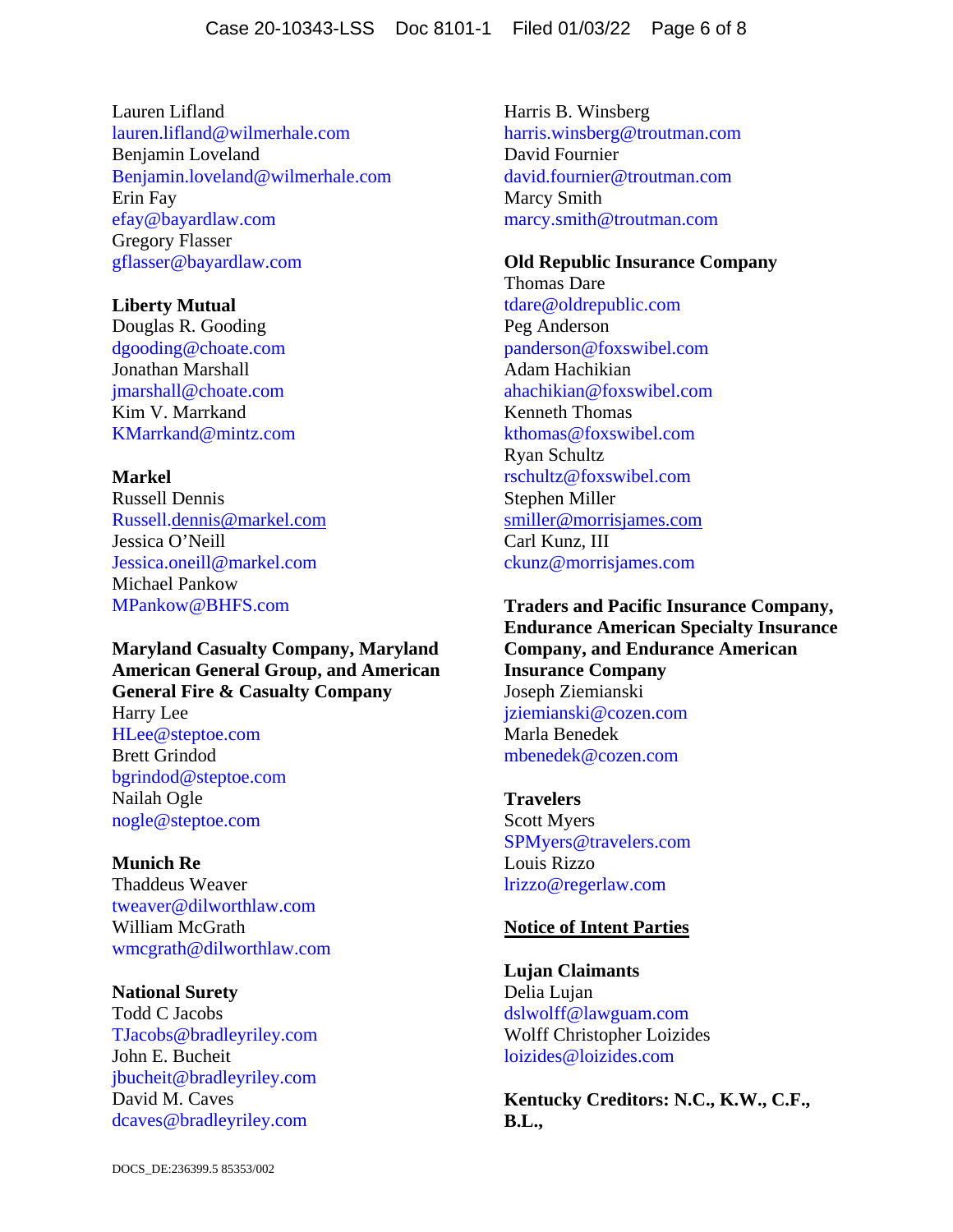### **A.F. and A.S:**

Raeann Warner raeann@jcdelaw.com Louis Schneider lou.schneider@thomaslawoffices.com Tad Thomas tad@thomaslawoffices.com

### **Crew Janci Claimants**

Salle Veghte sveghte@klehr.com Morton Branzburg mbranzburg@klehr.com Peter Janci peter@crewjanci.com

# **Hurley McKenna**

**& Mertz Survivors (HMM)**  Sally Veghte sveghte@klehr.com Christopher Hurley churley@hurley-law.com Evan Smola esmola@hurley-law.com

### **Gillispie Claimants**

Sally Veghte sveghte@klehr.com Joshua Gillispie josh@greenandgillispie.com Morton Branzburg mbranzburg@klehr.com

### **Arch Insurance Company**

Kathleen Miller kmiller@skjlaw.com Matthew Hamermesh mah@hangley.com Ronald Schiller rschiller@hangley.com Sharon McKee smckee@hangley.com Elizabeth Dolce edolce@hangley.com

# **Lonnie Washburn (***Pro Se***)** 1

**Frank Schwindler (***Pro Se***)**  nundawao@gmail.com

**Jane Doe**  Mark L. Desgrosseilliers desgross@chipmanbrown.com Cindy L. Robinson crobinson@robinsonmahoney.com Douglas Mahoney dmahoney@robinsonmahoney.com

### **Dumas & Vaughn, LLC Claimants**

David M. Klauder| dklauder@bk-legal.com Ashley L. Vaughn ashley@dumasandvaughn.com